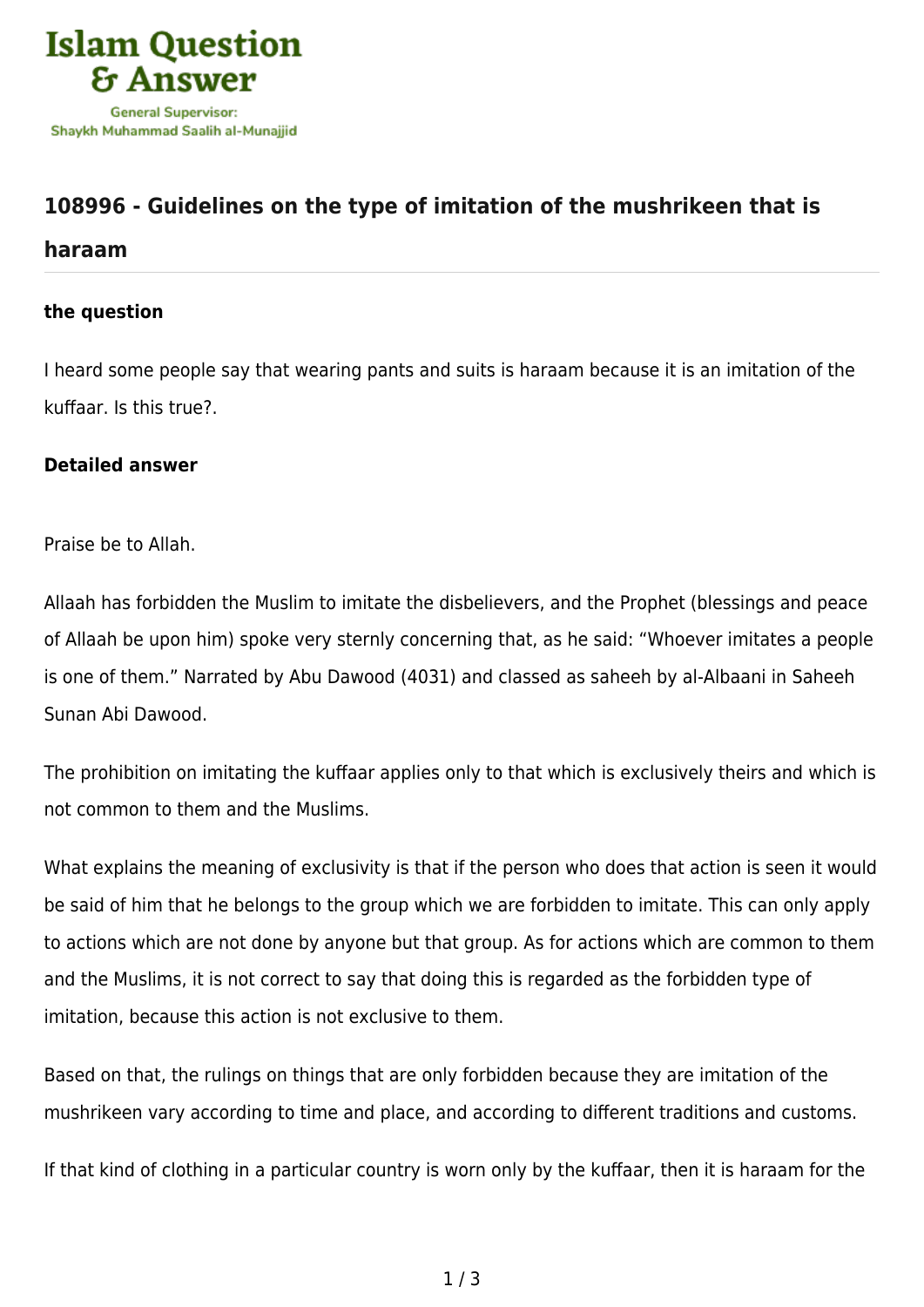

Muslim to wear it in that country, but if in another country it is worn by both Muslims and kaafirs, then it is permissible to wear it in that country. Nowadays, wearing pants or suits is not exclusive to the kaafirs; rather they are worn by Muslims in most countries and they do not think that wearing it is imitation of the kaafirs, because it is not exclusively theirs.

Based on this, wearing it is permissible and there is nothing wrong with it.

We have previously quoted a fatwa of the Standing Committee for Issuing Fatwas which says that it is permissible to wear pants and suits, and it is not imitation of the kuffaar. See the answer to question number [105412](https://islamqa.com/en/answers/105412) and [105413.](https://islamqa.com/ar/answers/)

Shaykh Muhammad ibn 'Uthaymeen (may Allaah have mercy on him) was asked: What is the guideline on the issue of imitating the kuffaar?

#### He replied:

Imitation of the kuffaar may be in appearance, clothing, food and other things because it is a general word which refers to a person doing something that is done exclusively by the kuffaar, in such a way that whoever sees him would think that he is one of the kuffaar. This is the guideline. But if the thing has become widespread among both Muslims and kaafirs, then this imitation is permissible, even if it was originally taken from the kuffaar, so long as it is not haraam in and of itself, such as wearing silk. End quote.

Majmoo' Duroos wa Fataawa al-Haram al-Makki (3/367).

He was also asked: what is the definition of imitating the kuffaar?

He replied:

The definition of imitating (the kuffaar) is when the imitator does something that is exclusive to the one being imitated. So imitation of the kuffaar means that a Muslim does something that is